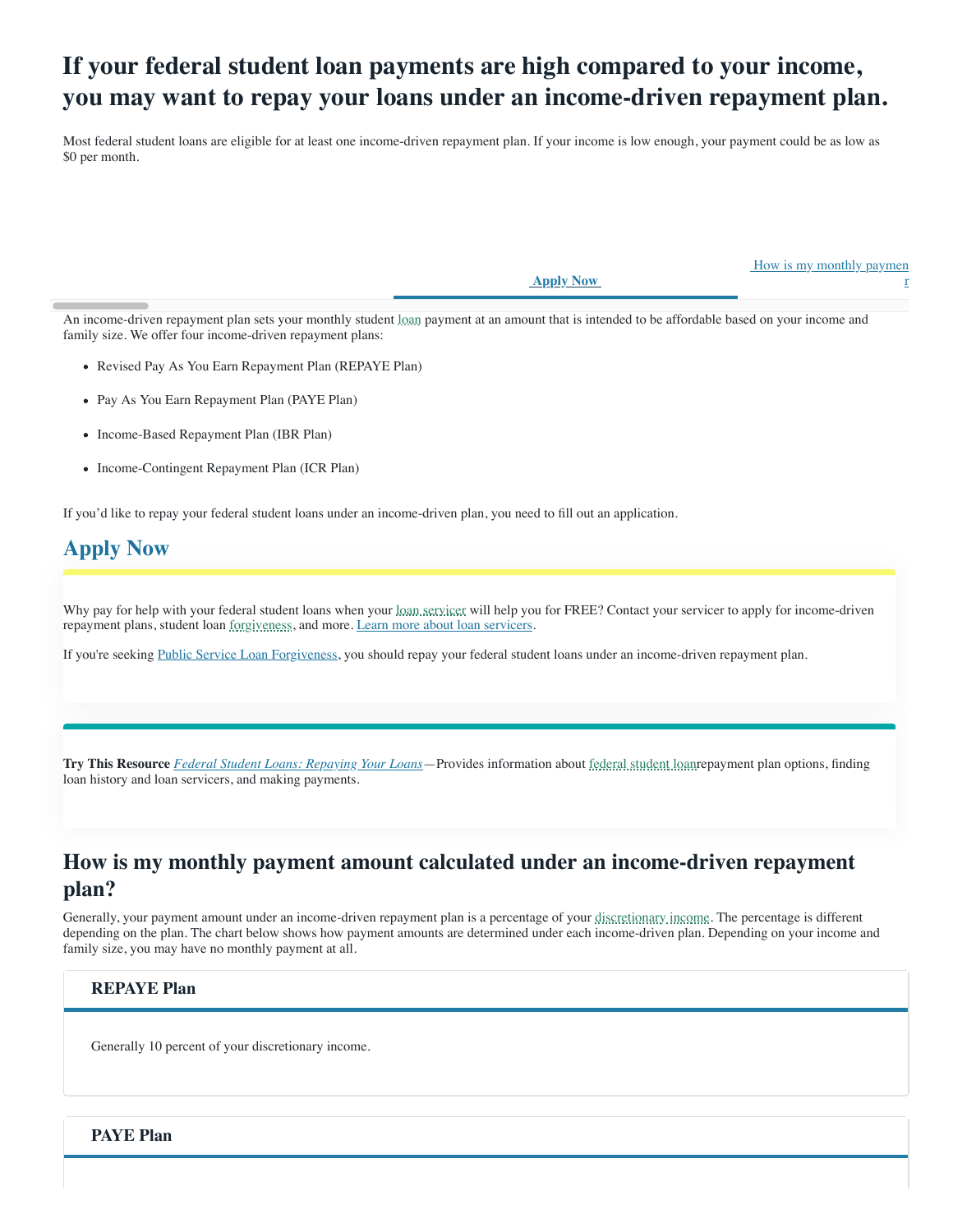Generally 10 percent of your discretionary income, but never more than the 10-year Standard Repayment Plan amount

### **IBR Plan**

Generally 10 percent of your discretionary income if you're a [new borrower](javascript:void(0)) on or after July 1, 2014\*, but never more than the 10-year Standard Repayment Plan amount

Generally 15 percent of your discretionary income if you're not a new borrower on or after July 1, 2014, but never more than the 10-year Standard Repayment Plan amount

### **ICR Plan**

The lesser of the following:

20 percent of your discretionary income or

what you would pay on a repayment plan with a fixed payment over the course of 12 years, adjusted according to your income

\*For the IBR Plan, you're considered a new borrower on or after July 1, 2014, if you had no outstanding balance on a William D. Ford Federal Direct Loan (Direct Loan) Program loan or [Federal Family Education Loan \(FFEL\) Program](javascript:void(0)) loan when you received a [Direct Loan](javascript:void(0)) on or after July 1, 2014. (Because no new [FFEL Program](javascript:void(0)) loans have been made since June 30, 2010, only Direct Loan borrowers can qualify as new borrowers on or after July 1, 2014.)

### **How do I estimate my payment amount?**

*[Loan Simulator](https://studentaid.gov/loan-simulator)* provides a comparison of estimated monthly payment amounts for all federal student loan repayment plans, including income-driven plans. This comparison is important because the income-driven plans may not provide you with the lowest payment amount based on your individual circumstances. Your payment may be lower under another repayment plan.

### **How long will I be in repayment under each plan?**

Income-driven repayment plans have different repayment periods.

### **REPAYE Plan**

20 years if all loans you're repaying under the plan were received for undergraduate study

25 years if any loans you're repaying under the plan were received for graduate or professional study

### **PAYE Plan**

20 years

**IBR Plan**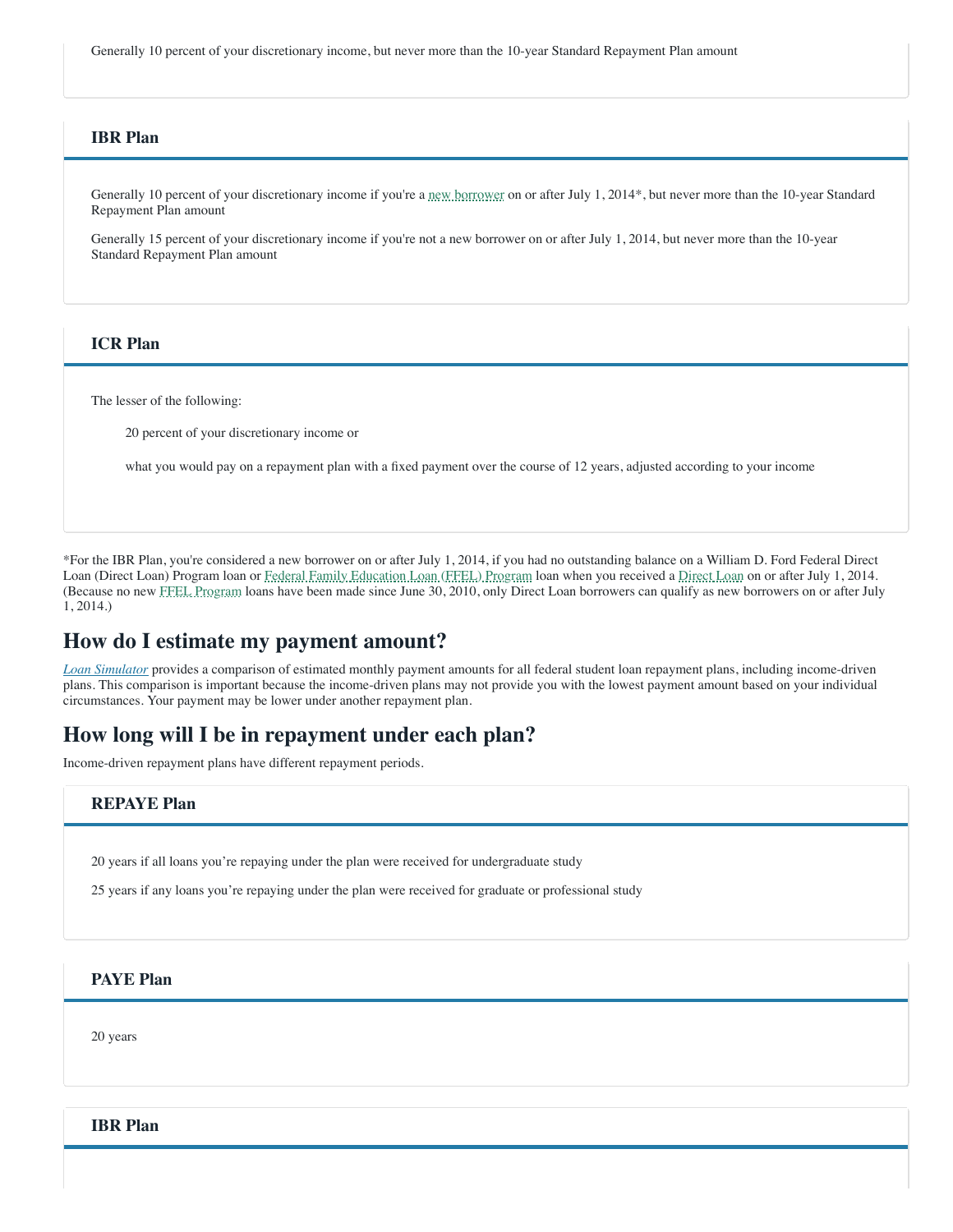### **ICR Plan**

25 years

Under all four plans, any remaining loan balance is forgiven if your federal student loans aren't fully repaid at the end of the repayment period. For any income-driven repayment plan, periods of economic hardship [deferment](javascript:void(0)), periods of repayment under certain other repayment plans, and periods when your required payment is zero will count toward your total repayment period. Whether you will have a balance left to be forgiven at the end of your repayment period depends on a number of factors, such as how quickly your income rises and how large your income is relative to your debt. Because of these factors, you may fully repay your loan before the end of your repayment period. Your loan servicer will track your qualifying monthly payments and years of repayment and will notify you when you are getting close to the point when you would qualify for forgiveness of any remaining loan balance.

If you're making payments under an income-driven repayment plan and also working toward loan forgiveness under the Public Service Loan [Forgiveness \(PSLF\) Program, you may qualify for forgiveness of any remaining loan balance after you've made 10 years of qualifying payme](https://studentaid.gov/manage-loans/forgiveness-cancellation/public-service)nts, instead of 20 or 25 years. Qualifying payments for the PSLF Program include payments made under any of the income-driven repayment plans.

## **Am I eligible for income-driven repayment?**

Defaulted loans are not eligible for repayment under any of the income-driven repayment plans. [Find out how to get out of default](https://studentaid.gov/manage-loans/default/get-out).

## **REPAYE Plan**

Any borrower with [eligible federal student loans](https://studentaid.gov/manage-loans/repayment/plans/income-driven#eligible-loans) can make payments under this plan.

# **PAYE and IBR Plans**

Each of these plans has an eligibility requirement you must meet to qualify for the plan. To qualify, the payment you would be required to make under the PAYE or IBR plan (based on your income and family size) must be less than what you would pay under the [Standard Repayment Plan](https://studentaid.gov/manage-loans/repayment/plans/standard) with a 10year repayment period.

- If the amount you would have to pay under the PAYE or IBR plan (based on your income and family size) is more than what you would have to pay under the 10-year Standard Repayment Plan, you wouldn't benefit from having your monthly payment amount based on your income, so you don't qualify.
- Generally, you'll meet this requirement if your federal student loan debt is higher than your annual discretionary income or represents a significant portion of your annual income.

In addition to meeting the requirement described above, [to qualify for the PAYE Plan you must also be a new borrower.](https://studentaid.gov/manage-loans/repayment/plans/income-driven/questions#paye-eligibility) This means that you must have had no outstanding balance on a Direct Loan or FFEL Program loan when you received a Direct Loan or FFEL Program loan on or after Oct. 1, 2007, and you must have received a [disbursement](javascript:void(0)) of a Direct Loan on or after Oct. 1, 2011.

# **ICR Plan**

Any borrower with [eligible federal student loans](https://studentaid.gov/#eligible-loans) can make payments under this plan.

This plan is the only available income-driven repayment option for parent [PLUS loan](javascript:void(0)) borrowers. Although PLUS loans made to parents can't be repaid under any of the income-driven repayment plans (including the ICR Plan), parent borrowers may consolidate their Direct PLUS Loans or Federal PLUS Loans into a [Direct Consolidation Loan](javascript:void(0)) and then repay the new consolidation loan under the ICR Plan (though not under any other income-driven plan).

# **Will I always pay the same amount each month under an income-driven repayment plan?**

No. Under all of the income-driven repayment plans, your required monthly payment amount may increase or decrease if your income or family size changes from year to year. Each year you must "recertify" your income and family size. This means that you must provide your loan servicer with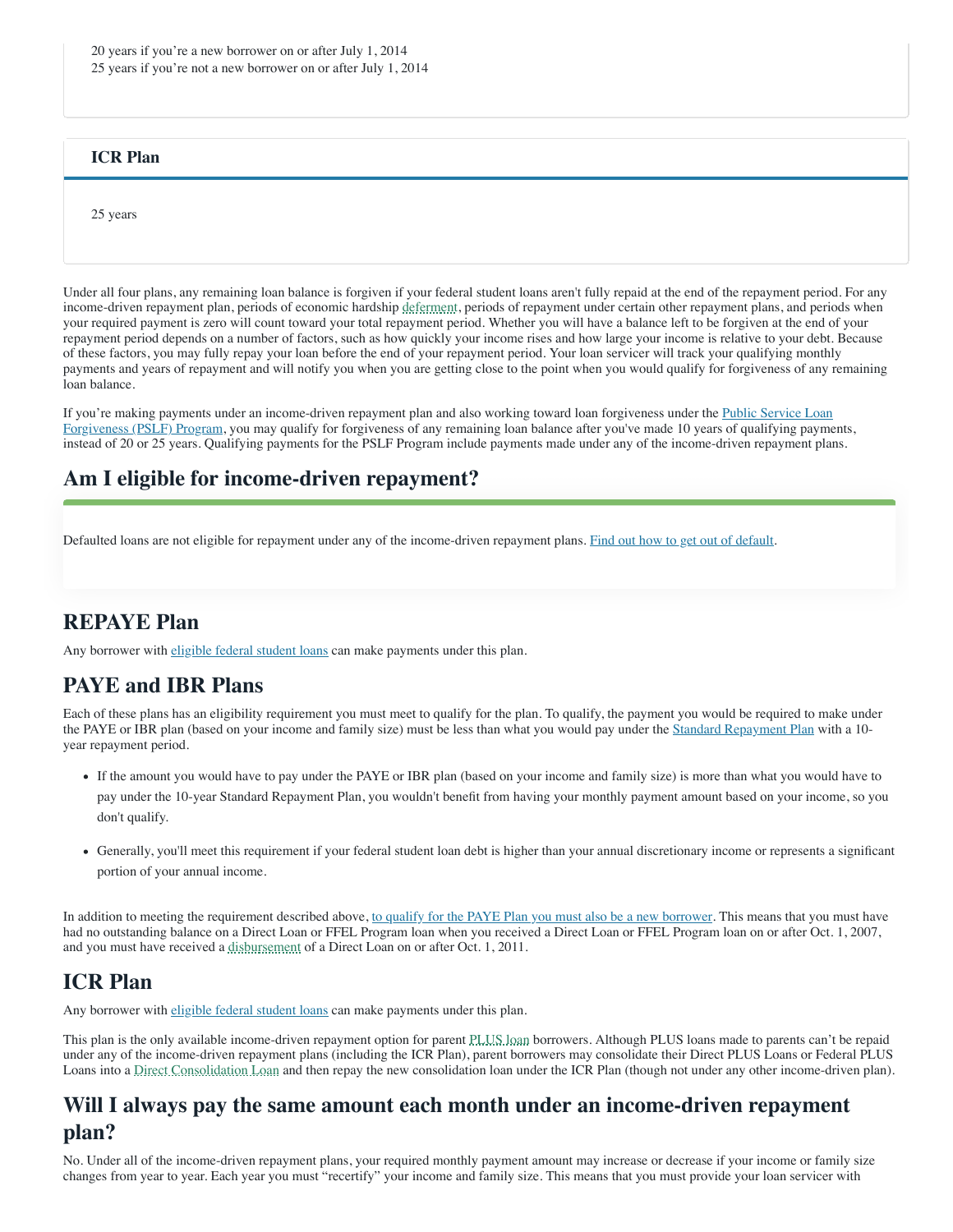updated income and family size information so that your servicer can recalculate your payment. You must do this even if there has been no change in your income or family size.

Your loan servicer will send you a reminder notice when it's time for you to recertify. To recertify, you must submit another income-driven repayment [plan application. On the application, you'll be asked to select the reason you're submitting the application. Respond that you are submitting](https://studentaid.gov/app/ibrInstructions.action) documentation of your income for the annual recertification of your payment amount.

Although you're required to recertify your income and family size only once each year, if your income or family size changes significantly before your annual certification date (for example, due to loss of employment), you can submit updated information and ask your servicer to recalculate your payment amount at any time. To do this, submit a new application for an income-driven repayment plan. When asked to select the reason for submitting the application, respond that you are submitting documentation early because you want your servicer to recalculate your payment immediately.

You're not required to report changes in your financial circumstances before the annual date when you must provide updated income information. You can choose to wait until your loan servicer tells you that you need to provide updated income information at the normally scheduled time. If you choose to wait, your current required monthly payment amount will remain the same until you provide the updated income information.

# **PAYE and IBR Plans**

Under these plans, your monthly payment amount will be based on your income and family size when you first begin making payments, and at any time when your income is low enough that your calculated monthly payment amount would be less than the amount you would have to pay under the 10-year Standard Repayment Plan.

If your income ever increases to the point that your calculated monthly payment amount would be more than what you would have to pay under the 10 year Standard Repayment Plan, you'll remain on the PAYE or IBR plan, but your payment will no longer be based on your income. Instead, your required monthly payment will be the amount you would pay under the 10-year Standard Repayment Plan, based on the loan amount you owed when you first began repayment under the PAYE or IBR plan. Even if your income continues to increase, your monthly payment will never be more than the 10-year Standard Repayment Plan amount.

During any period when your monthly payment is not based on your income, you still have the option of recertifying your income and family size. If you recertify and your income or family size changes so that your calculated monthly payment would once again be less than the 10-year Standard Repayment Plan amount, your servicer will recalculate your payment and you'll return to making payments that are based on your income.

# **REPAYE and ICR Plans**

Under the REPAYE and ICR Plans, your payment is always based on your income and family size, regardless of any changes in your income. This means that if your income increases over time, in some cases your payment may be higher than the amount you would have to pay under the 10-year Standard Repayment Plan.

# **What will happen if I don't recertify my income and family size by the annual deadline?**

It's important for you to recertify your income and family size by the specified annual deadline. If you don't recertify your income by the deadline, the consequences vary depending on the plan.

- Under the REPAYE Plan, if you don't recertify your income by the annual deadline, you'll be removed from the REPAYE Plan and placed on an alternative repayment plan. Under this alternative repayment plan, your required monthly payment is not based on your income. Instead, your payment will be the amount necessary to repay your loan in full by the earlier of (a) 10 years from the date you begin repaying under the alternative repayment plan, or (b) the ending date of your 20- or 25-year REPAYE Plan repayment period. You may choose to leave the alternative repayment plan and repay under any other repayment plan for which you are eligible.
- Under the PAYE Plan, the IBR Plan, or the ICR Plan, if you don't recertify your income by the annual deadline, you'll remain on the same income-driven repayment plan, but your monthly payment will no longer be based on your income. Instead, your required monthly payment amount will be the amount you would pay under a Standard Repayment Plan with a 10-year repayment period, based on the loan amount you owed when you initially entered the income-driven repayment plan. You can return to making payments based on income if you provide your servicer with updated income information, and if your updated income still qualifies you to make payments based on income.

In addition to the consequences described above, **if you don't recertify your income by the annual deadline under the REPAYE, PAYE, and IBR plans, any unpaid interest will be capitalized** (added to the [principal](javascript:void(0)) balance of your loans). This will increase the total cost of your loans over time, because you will then pay interest on the increased loan principal balance.

Under all of the income-driven repayment plans, if you don't recertify your family size each year, you'll remain on the same repayment plan, but your servicer will assume that you have a family size of one. If your actual family size is larger, but your servicer assumes a family size of one because you didn't recertify your family size, this could result in an increased monthly payment amount or (for the PAYE and IBR plans) loss of eligibility to make payments based on income.

## **What types of federal student loans can I repay under an income-driven repayment**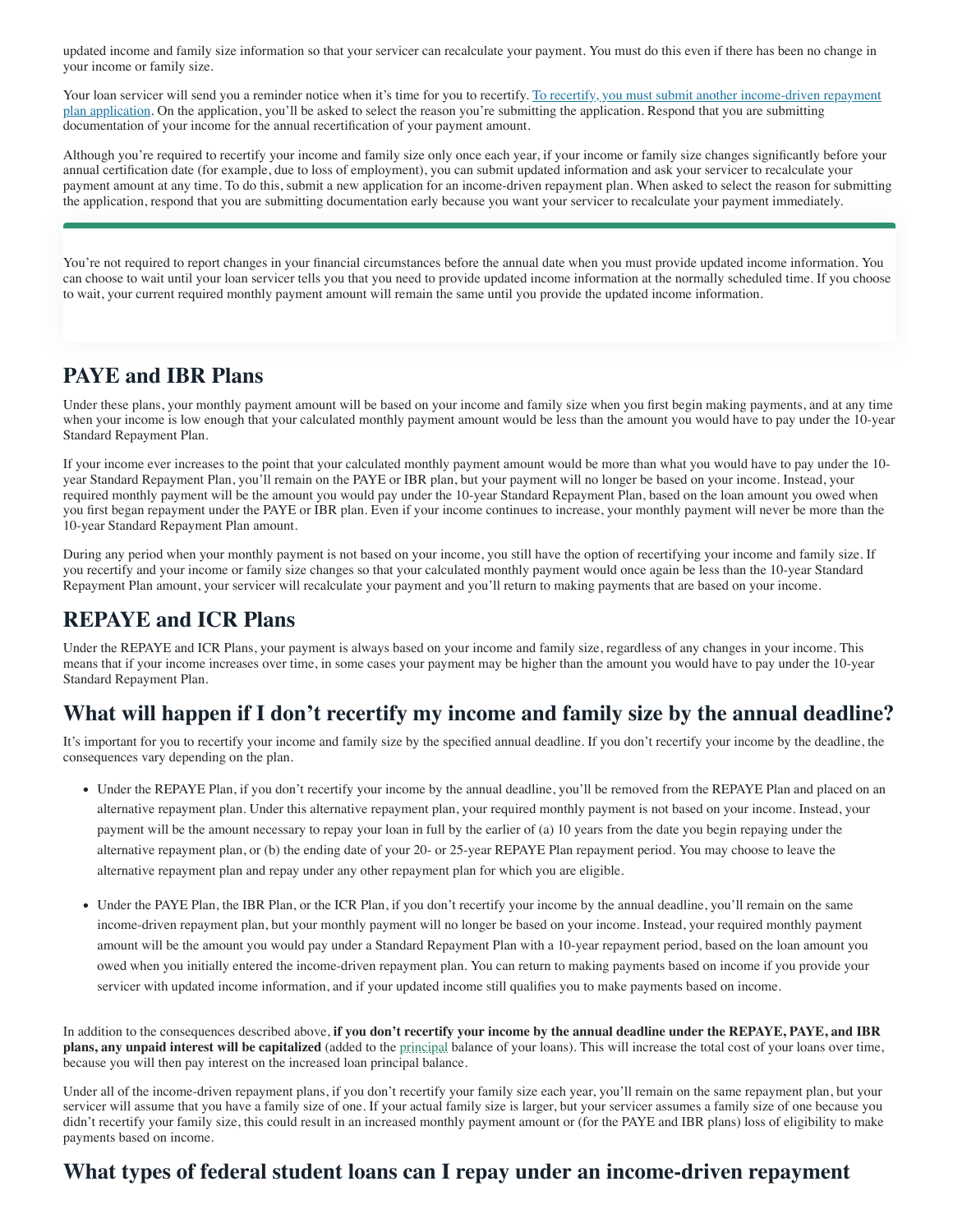# **plan?**

The chart below shows the types of federal student loans that you can repay under each of the income-driven repayment plans.

### **REPAYE Plan**

#### **ELIGIBLE**

- Direct Subsidized Loans
- Direct Unsubsidized Loans
- Direct PLUS Loans made to graduate or professional students
- Direct Consolidation Loans that did not repay any PLUS loans made to parents

#### **ELIGIBLE IF CONSOLIDATED\***

- Subsidized Federal Stafford Loans (from the FFEL Program)
- Unsubsidized Federal Stafford Loans (from the FFEL Program)
- FFEL PLUS Loans made to graduate or professional students
- FFEL Consolidation Loans that did not repay any PLUS loans made to parents
- Federal Perkins Loans

#### **NOT ELIGIBLE**

- Direct PLUS Loans made to parents
- Direct Consolidation Loans that repaid PLUS loans made to parents
- FFEL PLUS Loans made to parents
- FFEL Consolidation Loans that repaid PLUS loans made to parents

### **PAYE Plan**

#### **ELIGIBLE**

- Direct Subsidized Loans
- Direct Unsubsidized Loans
- Direct PLUS Loans made to graduate or professional students
- Direct Consolidation Loans that did not repay any PLUS loans made to parents

### **ELIGIBLE IF CONSOLIDATED\***

- FFEL PLUS Loans made to graduate or professional students
- FFEL Consolidation Loans that did not repay any PLUS loans made to parents
- Federal Perkins Loans
- Subsidized Federal Stafford Loans (from the FFEL Program)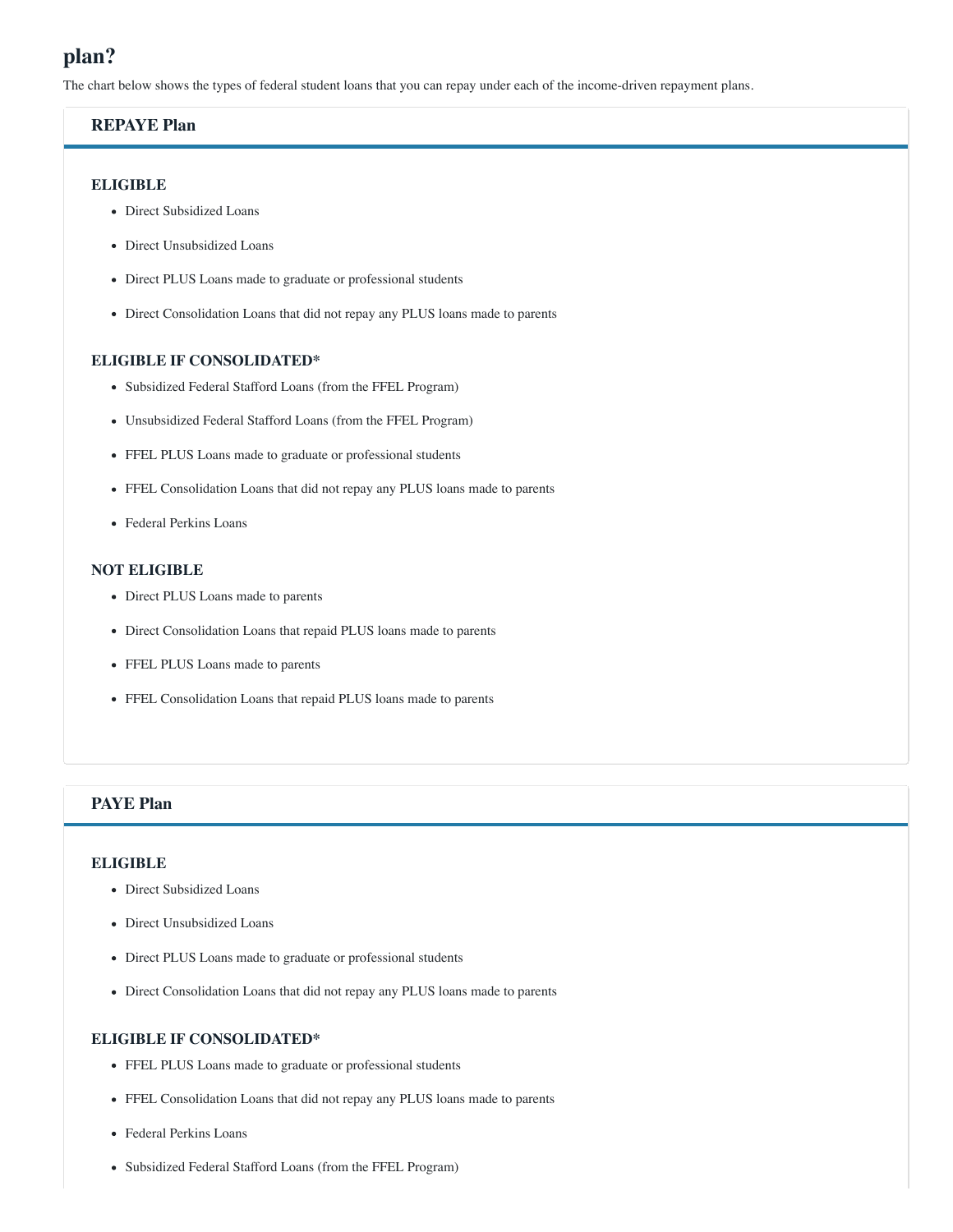- Unsubsidized Federal Stafford Loans (from the FFEL Program)
- FFEL PLUS Loans made to graduate or professional students
- FFEL Consolidation Loans that did not repay any PLUS loans made to parents
- Federal Perkins Loans

#### **NOT ELIGIBLE**

- Direct PLUS Loans made to parents
- Direct Consolidation Loans that repaid PLUS loans made to parents
- FFEL Consolidation Loans that repaid PLUS loans made to parents
- Direct PLUS Loans made to parents

#### **IBR Plan**

#### **ELIGIBLE**

- Direct Subsidized Loans
- Direct Unsubsidized Loans
- Direct PLUS Loans made to graduate or professional students
- Direct Consolidation Loans that did not repay any PLUS loans made to parents
- Subsidized Federal Stafford Loans (from the FFEL Program)
- Unsubsidized Federal Stafford Loans (from the FFEL Program)
- FFEL PLUS Loans made to graduate or professional students
- FFEL Consolidation Loans that did not repay any PLUS loans made to parents

#### **ELIGIBLE IF CONSOLIDATED\***

Federal Perkins Loans

#### **NOT ELIGIBLE**

- Direct PLUS Loans made to parents
- Direct Consolidation Loans that repaid PLUS loans made to parents
- FFEL PLUS Loans made to parents
- FFEL Consolidation Loans that repaid PLUS loans made to parents

### **ICR Plan**

**ELIGIBLE**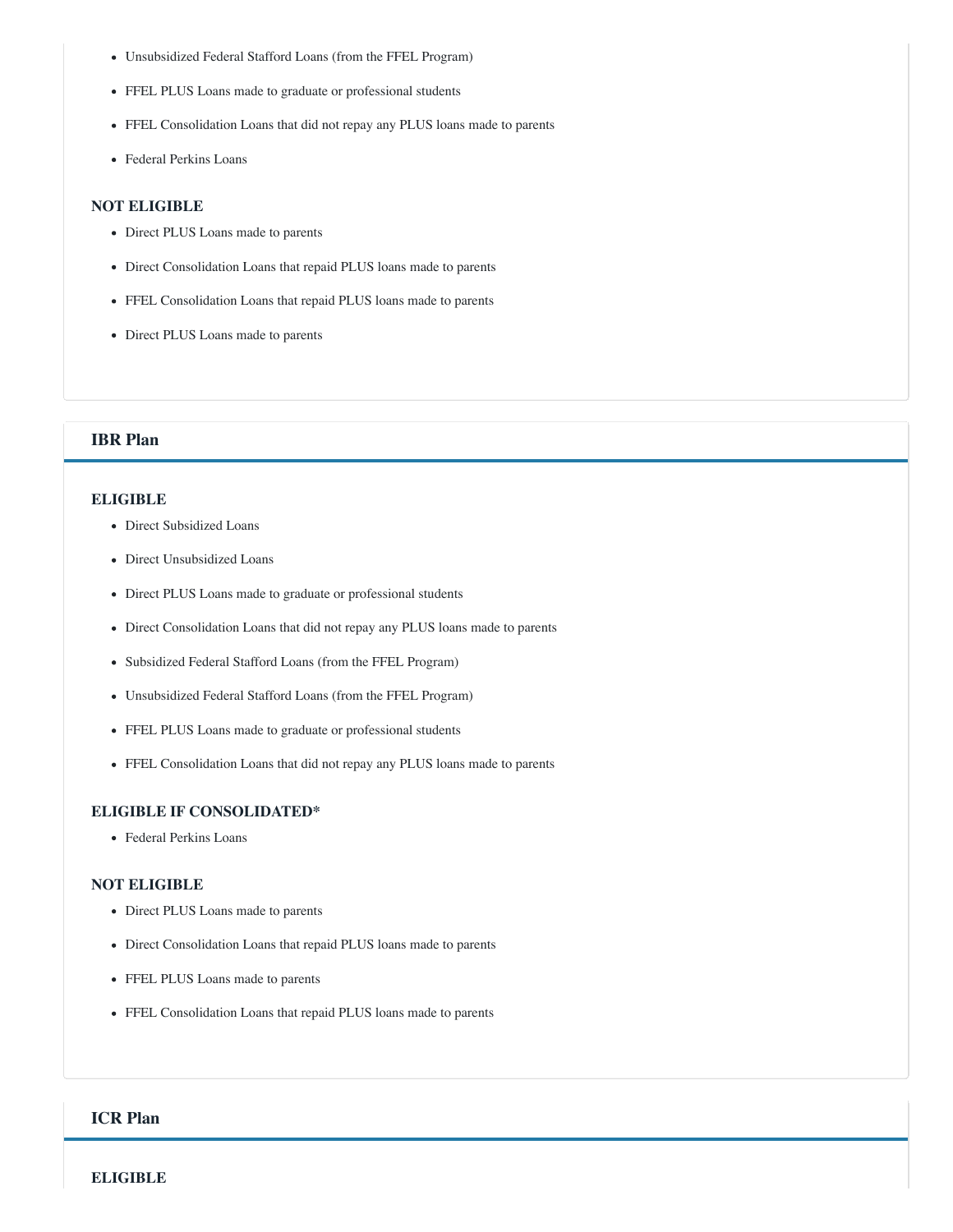- Direct Subsidized Loans
- Direct Unsubsidized Loans
- Direct PLUS Loans made to graduate or professional students
- Direct Consolidation Loans that did not repay any PLUS loans made to parents
- Direct Consolidation Loans that repaid PLUS loans made to parents

#### **ELIGIBLE IF CONSOLIDATED\***

- Direct PLUS Loans made to parents
- Subsidized Federal Stafford Loans (from the FFEL Program)
- Unsubsidized Federal Stafford Loans (from the FFEL Program)
- FFEL PLUS Loans made to graduate or professional students
- FFEL PLUS Loans made to parents
- FFEL Consolidation Loans that did not repay any PLUS loans made to parents
- FFEL Consolidation Loans that repaid PLUS loans made to parents
- Federal Perkins Loans

\*If a loan type is listed as "eligible if consolidated," this means that if you consolidate that loan type into a Direct Consolidation Loan, you can then repay the consolidation loan under the income-driven plan. For example, only Direct Loans can be repaid under the REPAYE, PAYE, and ICR plans. However, if you consolidate a FFEL Program Loan or [Federal Perkins Loan](javascript:void(0)) into a Direct Consolidation Loan, you may then be able to repay the Consolidation Loan under the REPAYE, PAYE, and ICR Plan (depending on the type of loan that you consolidate). Note that [consolidation](javascript:void(0)) is not the [right choice for all borrowers or all loan types. In particular, you may lose certain loan benefits if you consolidate a Federal Perkins Loan.](https://studentaid.gov/app/launchConsolidation.action) Find out more about loan consolidation.

Only federal student loans can be repaid under the income-driven plans. **Private student loans are not eligible.**

# **Is an income-driven repayment plan right for me?**

Income-driven repayment plans usually lower your federal student loan payments. However, whenever you make lower payments or extend your repayment period, you will likely pay more in interest over time—sometimes significantly more. In addition, under current Internal Revenue Service rules, **you may be required to pay income tax on any amount that's forgiven if you still have a remaining balance at the end of your repayment period.**

## **How do I decide which income-driven repayment plan to choose?**

If you've decided that an income-driven repayment plan is right for you, you'll want to choose the plan that provides the most benefit to you based on your individual circumstances. Although all four income-driven plans allow you to make a monthly payment based on your income, the plans differ in terms of who qualifies, how much you have to pay each month, the length of the repayment period, and the types of loans that can be repaid under the plan.

If you have only Direct Loans, you can choose from all four income-driven repayment plans. If you're not sure which plan to choose, you have the option of requesting the income-driven plan that provides the lowest payment amount. Your servicer will determine which plans you qualify for and will then place you on the plan with the lowest monthly payment.

If you have FFEL Program loans, your only income-driven repayment plan option is the IBR Plan. However, if you consolidate your FFEL Program loans into a Direct Consolidation Loan, you'll then have access to the REPAYE, PAYE, and ICR plans. [Find out more about loan consolidation.](https://studentaid.gov/app/launchConsolidation.action)

# **How do I apply for an income-driven repayment plan?**

Before you apply for an income-driven repayment plan, contact your loan servicer if you have any questions. Your loan servicer will help you decide whether one of these plans is right for you.

To apply, you must submit an application called the [Income-Driven Repayment Plan Request](https://studentaid.gov/app/ibrInstructions.action). You can submit the application online or on a paper form, which you can get from your loan servicer. The application allows you to select an income-driven repayment plan by name, or to request that your loan servicer determine what income-driven plan or plans you qualify for, and to place you on the income-driven plan with the lowest monthly payment